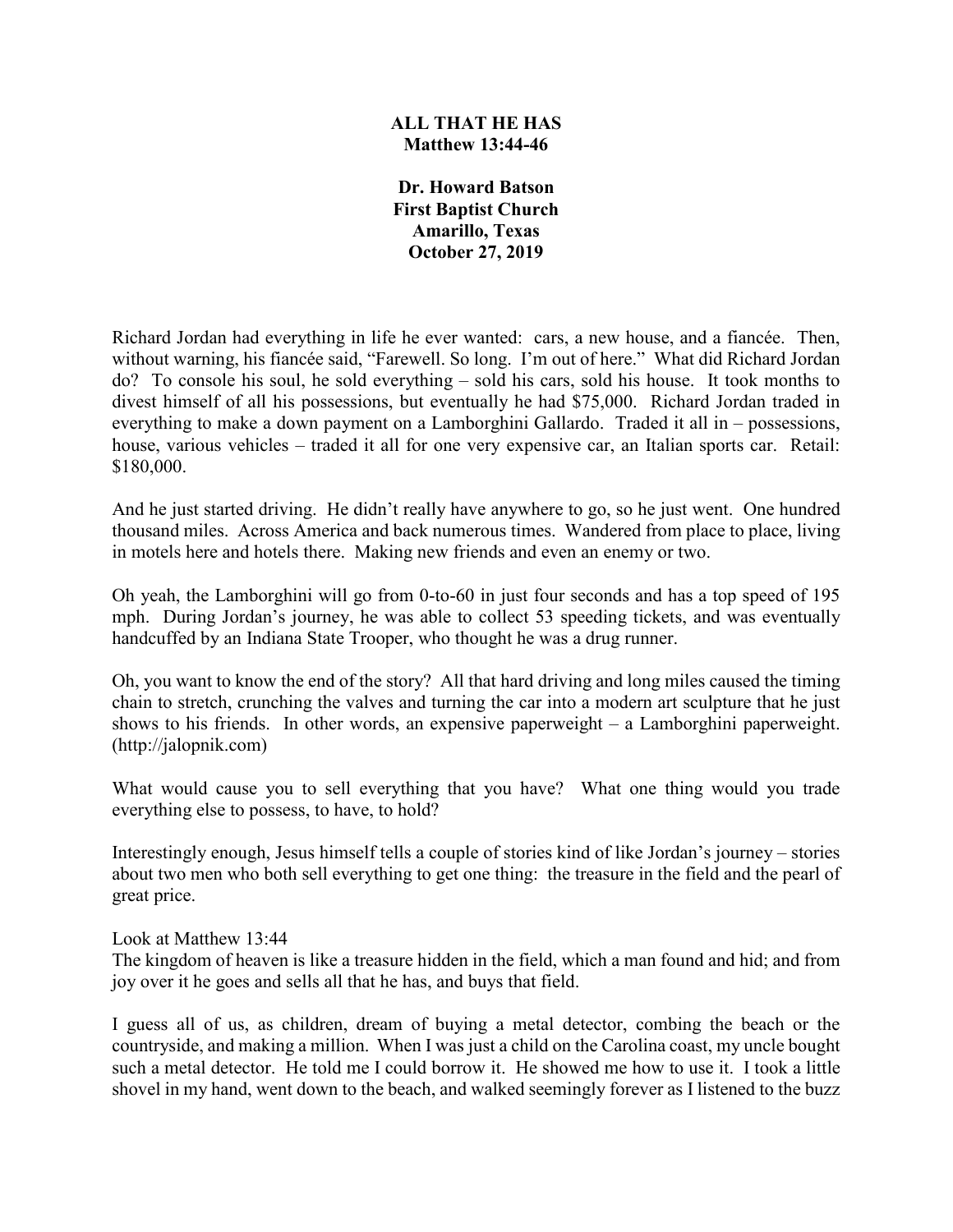and the beeps of the get rich gadget. Much to my dismay, however, every time I responded to the buzzing and beeping of the metal detector, I would reach down in the sand and dig with great anticipation only to discover that I had unearthed a bottle cap. My riches were nothing but bottle caps and beer cans – abandoned on the beach by a litterbug.

Oh, treasure hunting promises to be exciting. But be sure of your trove before you spend your time and money looking for something that is not all that it seems.

But there is treasure to be found.

## **Jeanne Horn, in the book entitled** *You Can Find a Fortune: A Finder's Guide to Some of the World's Missing Treasures***, writes:**

**"Gold and silver treasure is literally all around you – buried pirate loot, lost mines, buried war loot, and sunken ships. You may have to travel a few miles to your location, but, with luck, a proper background of research, and the proper equipment, you could become a millionaire!"**

Here in verse 44, the farmer stumbles over just such a treasure.

He was plowing in the field. The sun was very hot. His only goal was to make it through the day. If he could hold on, the day would end. He would receive his denarius – his day's wage – and then depart.

But all of a sudden, he felt a jolt in the plow. The animals were knocked out of their rhythmic plowing pace, and he yelled "Whoa!" Stopping, he bent down to remove another stone when he realized that he had struck a pot, a clay container. Then, upon opening the earthen vessel, he discovered that it was full of gold.

No one had seen him, so he quickly recovered the pot under the earth and, with his heart racing, he went home.

That sort of thing does happen, you know. **On April 3, 1942, children found \$85,939 (in today's dollars). Four youngsters in Florence, Alabama, uncovered a pot containing gold coins. Lynn Scandlin, a taxi-driver, reported the discovery made by his two sons and two other children. The gold was probably hidden by local planters during the Civil War under the threat of Sherman's southern campaign. In the end, it became a dispute between representatives of the children and a person who claimed he owned the property where the find was made.**

But that's not the dispute in this parable. By ancient laws that governed the day, there was no question. The workman was not under any obligation to report his findings to any government official and not even to the land owner. In fact, he was completely within his rights to keep his find, his secret.

He was so sure of this treasure – so sure that he was willing to assume great risk in order to obtain it.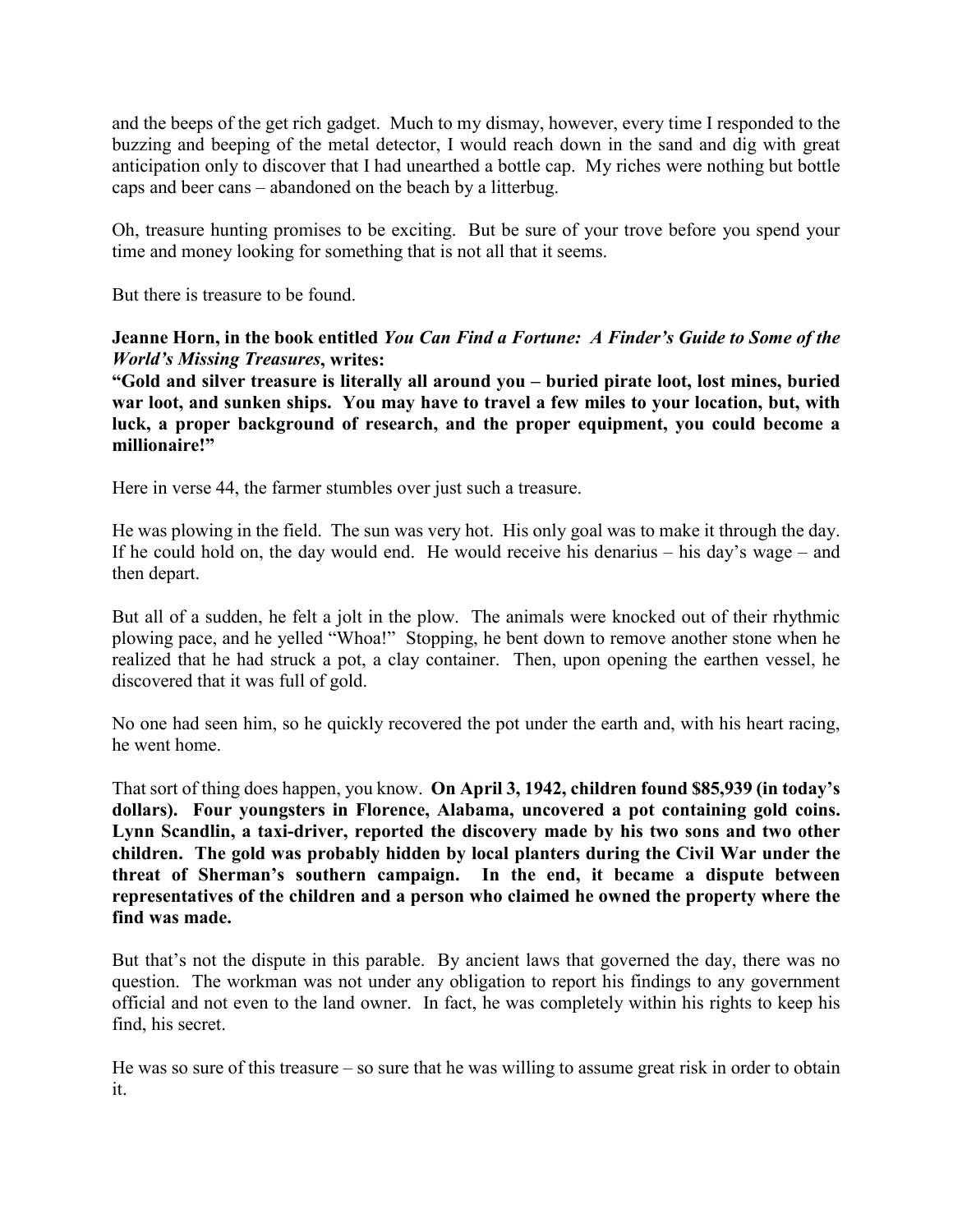With no banks existing in the first century, this story is very believable – for one had to bury his valuables. And even today, archeologists still uncover such pots.

The laborer was not looking for treasure, but he found great treasure. And he appraised its value as being worth all that he owned. Recovering the pot, he quickly sold all that he had and purchased the land in order to possess the treasure.

I ask you this morning: To what are you giving your all? What is the value of the thing that you are seeking ultimately to possess?

Before you devote your entire life – your time, your energy, your very self – be sure of your treasure.

True treasure is the kingdom of God, a relationship with Christ. Some of you here did not come to church seeking the treasure any more than the field hand was plowing for pots of gold. Today, your life is being interrupted by the understanding of the gospel, the story of Jesus – as the woman at the well was only seeking water when she had an encounter with the Living Water, the Christ. Or, when Paul was on the road to Damascus to persecute the church and was surprised by an encounter with God. You, too, are surprised today by an encounter with God. And as the farmer struck the earthen vessel full of treasure, you have found the story of Jesus.

After you're sure of your treasure, you'd better count the cost. Notice how much the treasure cost. The farmer sold all that he had. It cost him everything.

So it is with God's kingdom. If you decide to be a follower of Christ, realize the cost. Christ will want your time, your resources, your talents, your all to be devoted to His kingdom.

But as you read the story, you realize the farmer does not give his all begrudgingly. Rather, he gives his all with delight. The treasure that he has found is giving him so much joy that he gladly risks all to keep it.

So it is with God's kingdom. The joy that it brings (v. 44) is so wonderful that one is willing to risk all in order to obtain it.

We must give our everything for the kingdom, not just our pocket change.

**I would like to buy \$3 worth of God, please. Not enough to explode my soul or disturb my sleep, but just enough to equal a cup of warm milk or a snooze in the sunshine. I don't want enough of him to [really make any changes in my life]. I want ecstasy, not transformation. I want the warmth of the womb, not a new birth. I want to buy \$3 worth of God, please. How much of God do you want? (Wilbur Reese)**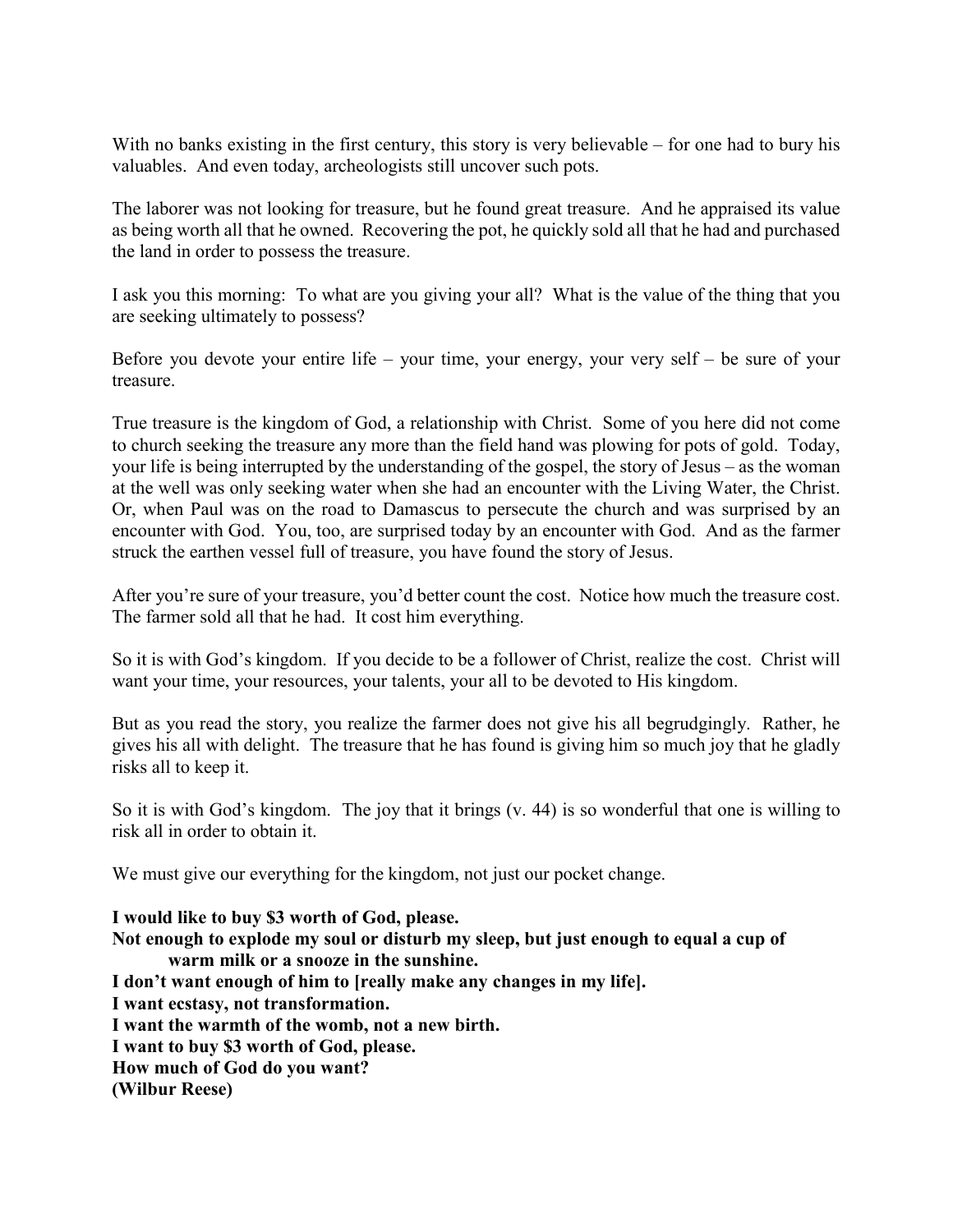**Jim Denison, former pastor of Park Cities Baptist Church in Dallas, Texas, tells of his summer missionary experience as a college student. During one of their worship services in East Malaysia, a teenage girl shared her faith in the small warehouse that was used for a church. She was baptized that day in their baptistry, which was a bathtub, and glowed with the love of Christ. While all of this was going on, Denison noticed some worn-out luggage leaning against the wall. He asked a church member for an explanation of the suitcase. He pointed to the girl who had been baptized and said, "Her father said that if she was baptized as a Christian, she could never go home again. So she brought her luggage." What a challenge for greater commitment. (***The Book of Acts, BaptistWay Bible Study for Texas,* **2000)**

Christ calls no part-time disciples. He wants your all.

If the farmer was not seeking the kingdom, but accidentally fell into it, the next parable He tells is of one who was actively seeking the kingdom – the story of a pearl trader.

Look at Matthew 13:45-46

Again, the kingdom of heaven is like a merchant seeking fine pearls, and upon finding one pearl of great value, he went and sold all that he had and bought it.

This gentleman was a merchant in the goods of kind. He knew a treasure when he saw it. Not a shop keeper, but a dealer on a grand scale. One who traveled to the pearl fisheries of the Persian Gulf or India in search of pearls of great price. What he bought in the East he could sell easily in the West for vast sums.

Pearls of grand scale were not unheard of. Pliny, an ancient historian, says that Cleopatra had two pearls worth the equivalent of \$4 million. Julius Caesar presented the mother of Brutus with a pearl valued at \$350,000.

Can you imagine the setting of this parable as Jesus tells the story in the Middle East?

The pearl merchant contacts a sheik of the pearl trade and goes into his tent. After the sheik is sure of his visitor, the visitor is invited into a smaller, inner room. The owner unfolds a soft sack and gently works the pearl out of the protective sack with his fingers. "Wow!" thinks the merchant to himself. He tries not to show his hand, but he swallows so loudly that he is sure he has given away his delight and dazzlement to the owner.

Let's put the parable in modern terms. Let's tell it like it's when and where we live.

He asks the sheik what it might cost him to own the pearl. "All that you have, and the price is firm."

"Well," says the merchant, "what I have is five smaller pearls. They are surely not the size of your great pearl, but they are fine jewels in their own right."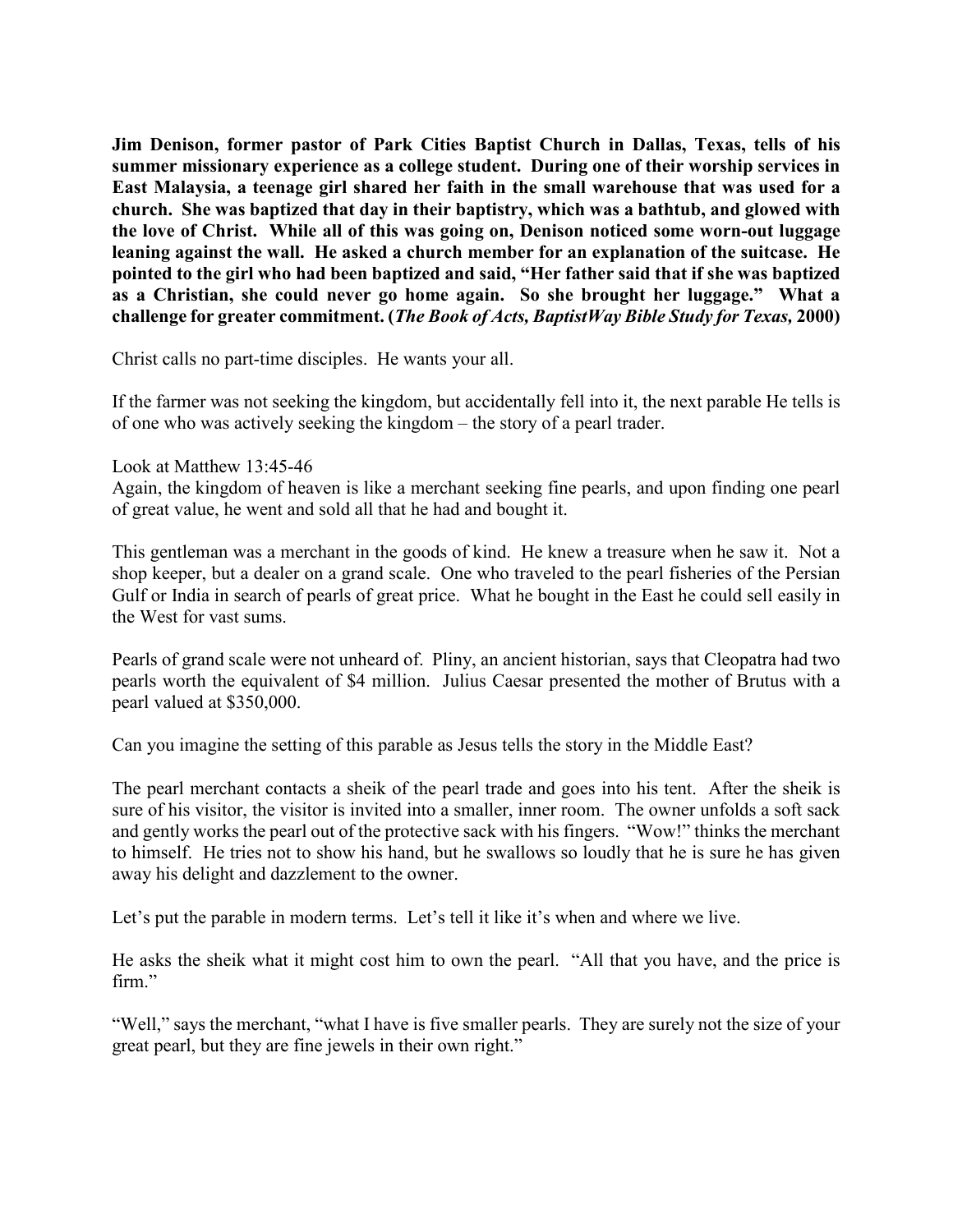"Okay," says the sheik. "Where are your five pearls? That will be the price if that's all that you have."

"Well," says the merchant, "I'll have to go to my car in order to retrieve my five fine pearls."

"Oh," says the sheik. "You didn't say anything about a car. I told you the pearl of great price will cost you all that you have. It will cost you your five fine pearls, but it will also cost you your car as well."

The pearl merchant didn't like the price going up, but, after all, he had agreed to pay all that he had and the pearl was worth far more than his five fine pearls and his car together. So he agreed and said, "Okay. I'll go to the car and get the pearls and give you the keys to the car. I guess my friends will ...."

"Friends?" said the sheik. "You didn't say anything about having any friends. The pearl of great price will cost you everything. It will cost you your five fine pearls. It will cost you your car. And it will cost you all of your friendships as well."

Well, the merchant did treasure his friendships, but the pearl of such magnificent value he thought he could pay the price. So he retorted (not having yet learned his lesson), "If I don't have friends, I don't know how I'll ever get home."

"Home? Home?" said the sheik. "You didn't say anything about having a home. It will take your five fine pearls. It will take your car and your friends. It will take your home as well."

You see the point in Jesus' story. If you want to be a follower of Christ, to be a part of His kingdom, you must be willing to give Him your all.

You understand the points of the parable. Following Christ, the kingdom of God, is the ultimate call that will demand your absolute all.

For the farmer in the field, for the merchant of pearls – there was a decision to be made. And made urgently. A**s N. T. Wright has said, "The gospel of the kingdom isn't a pleasant religious idea that you might like to explore some time when you've got an hour or two to spare. It isn't like an attractive object at a museum that you might visit and look at admiringly the next time you're in the district. No, it's like a fabulous hoard of treasure. It's yours for the taking if you'll sell everything else to buy the field where it's hidden. It's the biggest, finest, purest pearl that any jeweler ever imagined, and it's yours for the taking if you'll sell everything else, including all of the other pearls you've ever owned, to purchase it."**

That's the shock. That's the new thing. That's striking the pot in the field. That's discovering the pearl in the marketplace.

So what about you today? Are you ready to be fully committed to the kingdom?